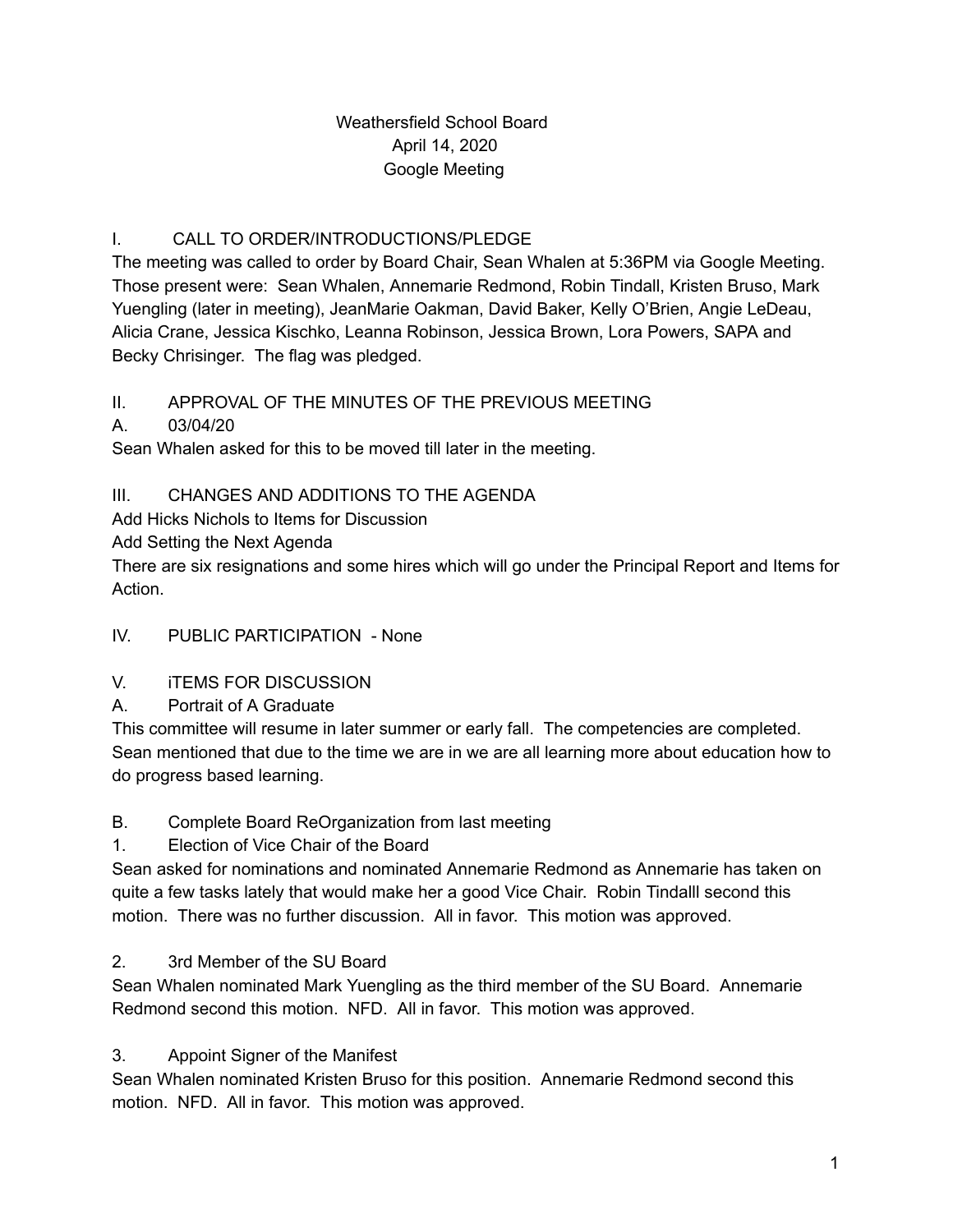#### C. COVID-19 Crisis Actions moved to Superintendent and Principal Reports

#### D. Trash Update and Food Service Update

Jim Taft says we will be ready for the new law when it goes into effect in July. Casella will provide the receptacles and they have buckets to use in the classroom and lunchroom for the food scraps. Jim says the trash bill will go up minimally if at all. It is going to take a school wide and community effort to work and educate the students. Craig Locarno reiterated that it will take education and time to educate as long as we have the right set up. Sean Whalen mentioned that we have had success in teaching students about this in the past. JeanMarie Oakman mentioned that since students eat snacks in their rooms in the afternoon, that the buckets will need to be brought from the rooms after this snack is eaten. There will be education on how to use the bins. Lora Powers and Leanna Robinson took a course about this and have small buckets to use also. Sean Whalen mentioned that having better and more appetizing food for the students is the largest asset as there will be less food to compost. Robin Tindall said that the education around this never ends and there will need to be continuous education. Robin volunteered to come in and do some audit education.

#### Food Service and COVID-19 Updates

Jim Taft and David Baker said they decided to centralize the food service program for the lunches going out to students in the SU in order to meet guidelines and regulations for providing these lunches. They decided to use one kitchen for all four schools at this time for sanization purposes. Jim Taft said they have been working with the CDC and Risk Management and other government departments to find out what they need to do. It has been advised to close as many rooms as possible at this time. Jim Taft said it is common sense to keep community and staff safe and this provides the best scenario to accomplish this. Craig Locarno said that Heather has stepped up to the task at this time and that he is proud of the staff at Weathersfield and Hartland. Craig said they have an amazing staff and schedule of volunteers. All of the food products will be packaged by 9am. Then the lunches will be bagged and put in boxes in the all purpose room. Staff will take the boxes to the busses. All stations will have six to eight feet distance between staff and volunteers. There will only be one volunteer on the bus right now and they will continue to wear a mask. Sean Whalen mentioned that families have been amazed at the quality of the food their children are receiving. JeanMarie Oakman encouraged people to apply for free and reduced lunch if they need this. David Baker thanked JeanMarie, Craig, the bus drivers and all of the volunteers for their hard work and dedication. Sean Whalen read a letter from a 4th grader discussing that all of the cleaning products used in our school should be environmentally friendly. Sean received letters from many students in Jessica Wilmot's class and will pass these letters on to JeanMarie. The Board and David Baker thanked Craig Locarno and Jim Taft.

E. Athletic Update/Questions Raised at Town Meeting - Athletic Director, Jessica Kischko Some of the questions raised at the town meeting were read, reviewed and answered by Jessica Kischko.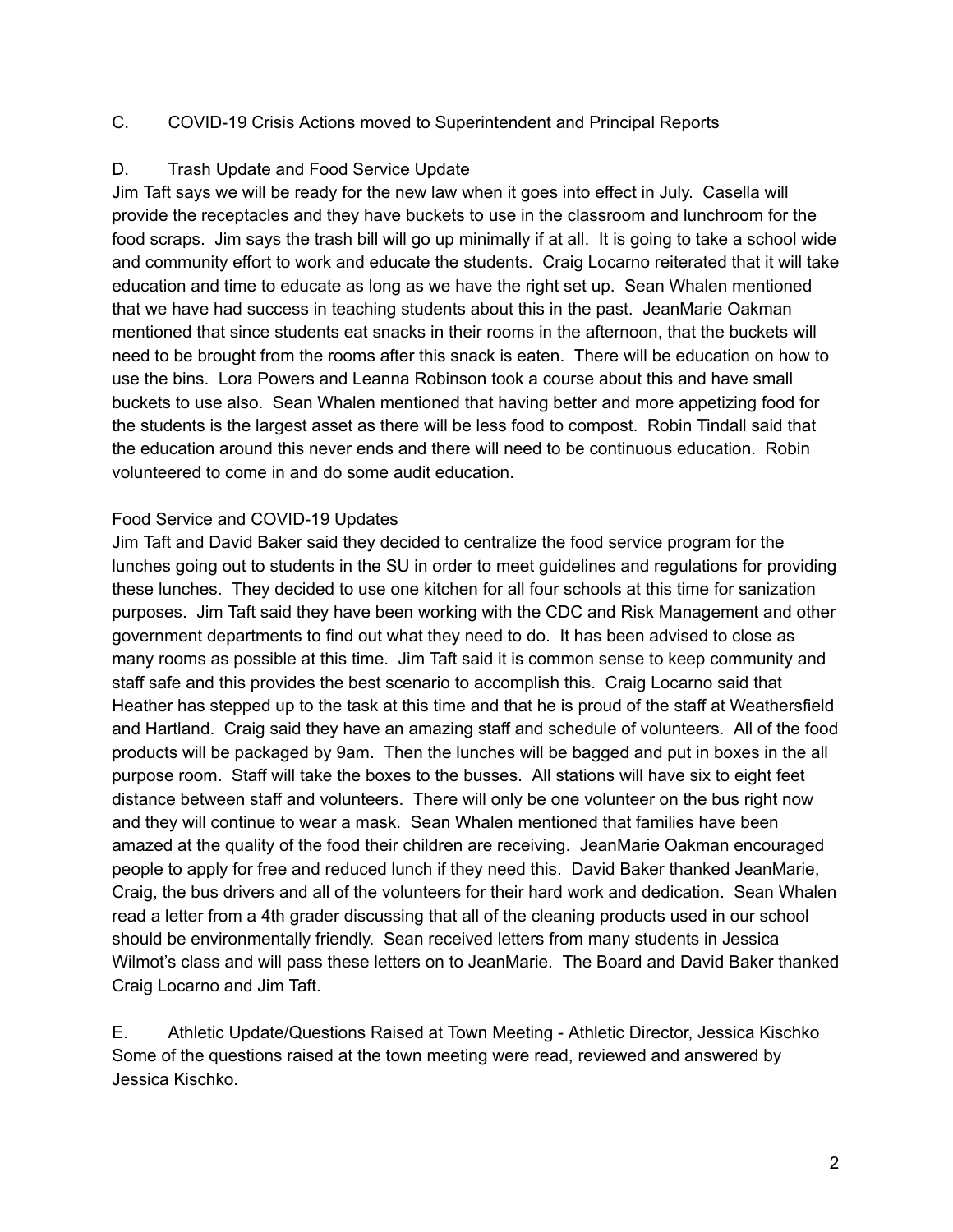1. Parents don't want to pay a fee for Online Sports Engine/Parents Don't Want to Pay a Fee for Their Students to Participate in Sports

Jessica said that it is her understanding that we have had fees for athletics for the last 20 years. Jessica went over the fees from other nearby towns which were all higher than Weathersfield.

2. Parents would like to know what changes that Jessica has implemented over this year. Jessica says she has implemented the following changes:

Implementing Sports Engine

There was a question pertaining to sending students to sports teams/games and Jessica said that the ⅚ girls team went to a Dartmouth game. Jessica left going to these external games to coaches.

Jessica said she will reevaluate and do some more new things next year.

# 3. Time and Commitment for Salary

Jessica said she does a lot of her work behind the scenes at home by coordinating with officials, coaches and parents and emails with parents. She said most of her job is done without visibility but she does attend many games also. Robin Tindall suggested looking closely at the time Jessica spends on tasks and also talked about the complexity and time involved when doing this job and a fulltime job also. Robin said keeping track would benefit Jessica and everyone for planning for this position.

## 4. Jessica shared and went over a budget outline

The budget involves paying coaches, officials and buying equipment. David Baker mentioned how difficult it is to keep Athletic Directors and how in most towns it is a partnership between the school and the town. E-Finance is changing the way that coaches and officials will need to be paid which will be more complicated and time consuming.

Overall, people felt that the sports season went much better this year. There was discussion about having an Athletic Committee or a Booster Club with parent participation. Alica Crane feels that this year has gone a lot smoother than other years. Alica says she loves Sports Engine. Jessica Brown said that there are a lot of parents who would like to offer their support in helping with the sports program.

The Board thanked Jessica Kischko for sharing this information tonight.

# F. Discussion About Hicks Nichols Spring Grants

There was a long discussion about the Hicks Nichols Grant and the Committee. The Board felt that they didn't have time to review the spring Grant proposals before approving them at the last meeting. Sean read a letter that he wrote to the Board and the Hicks Nichols Committee. Sean Whalen researched where the money came from for the Grant and the Grant is the largest public fund in Weathersfield. The Grants can only come from the interest from the fund.

Sean talked about the fact that the kindergarten teachers and Susan Hindinger representing Four Winds have asked for an outdoor classroom and each time it has been denied by the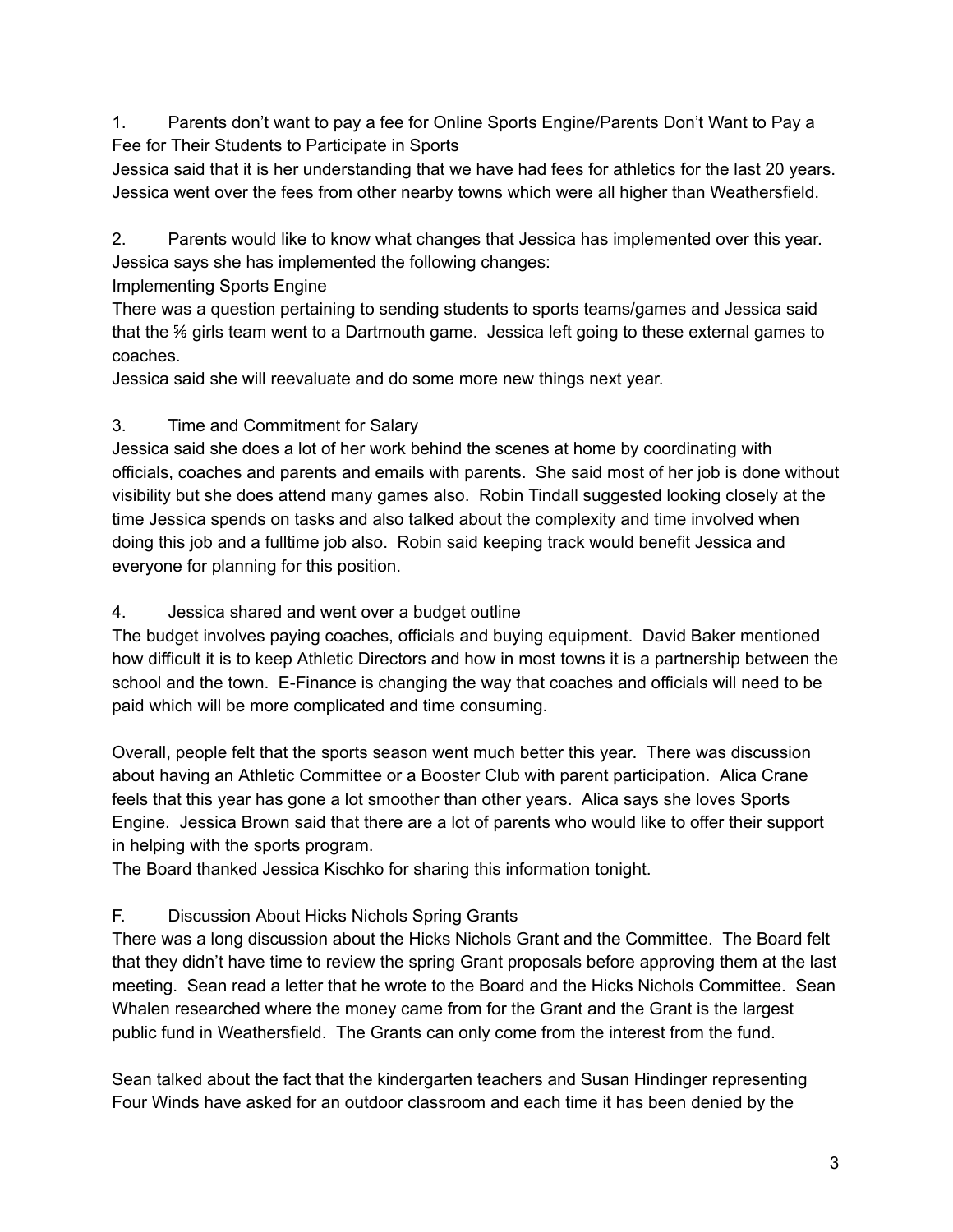Committee. Sean also said that the Board has reached out repeatedly to the Committee to find out about the Committee. After talking some, Robin Tindall, said that it seems like there may have been details added to the criteria for receiving Grants over time. Kelly O'Brien said the funds that can be used are in an account that Ed Connors is in charge of till the Grants for that year are given out. The Grants are awarded in the fall and the spring. The rules and regulations for the Grant funds were set up by the town when the trust was first set up. David Baker mentioned that Hicks Nichols is a Standing Committee of the Board. The Board has been in support of the outdoor classroom for four years but Hicks Nichols has never approved this Grant request, The request is for \$15,000. One of the spring requests was for cross country skis and was for \$10,000. Robin Tindall reminded everyone that her and her husband, Colin provide a free cross country ski club to all students. David Baker said that it seemed like a good time to review the Hicks Nichols criteria for Grants and also to work on improving communications between the Board and the Committee. The Board will request a meeting in the next two weeks with the HIcks Nichols Committee and the Board. David said that anyone who voted to approve the Grants at the last meeting could vote to rescind the vote. There was more discussion about the outdoor classroom.

Will have Ed Connors come to the next meeting to give a financial update and also talk about the Hicks Nichols Funds and how they are disbursed.

### G. BAC Communication

Annemarie Redmond met with the BAC and discussed the cuts they recommended. The Board thought the recommendations the BAC made were for \$30,000 but they were for \$100,000 and Annemarie went over these recommendations with the BAC. Sean thanked Annemarie for this and the recommendations will be discussed more at the next meeting.

#### VI. PRINCIPAL REPORT

JeanMarie gave the following list of people that are retiring or resigning from their positions at the school. They are:

Tim Herbert SU/Special Education Teacher - letter of retirement Peter Pullenen/ Middle School HistoryTeacher - letter of retirement Jenna Brown/Guidance Counselor - resignation Roland Whitney/Part Time Janitor - retiring MaryJo Ramsey - retiring

Approval for the Following Recommendations for Positions Brooke Breit - First Grade Teacher Ryan Santangelo for Middle School History Teacher Melissa Cole for Guidance Counselor Erika Yuengling for SU/Special Education Teacher Callista Polidor for Regular Education Para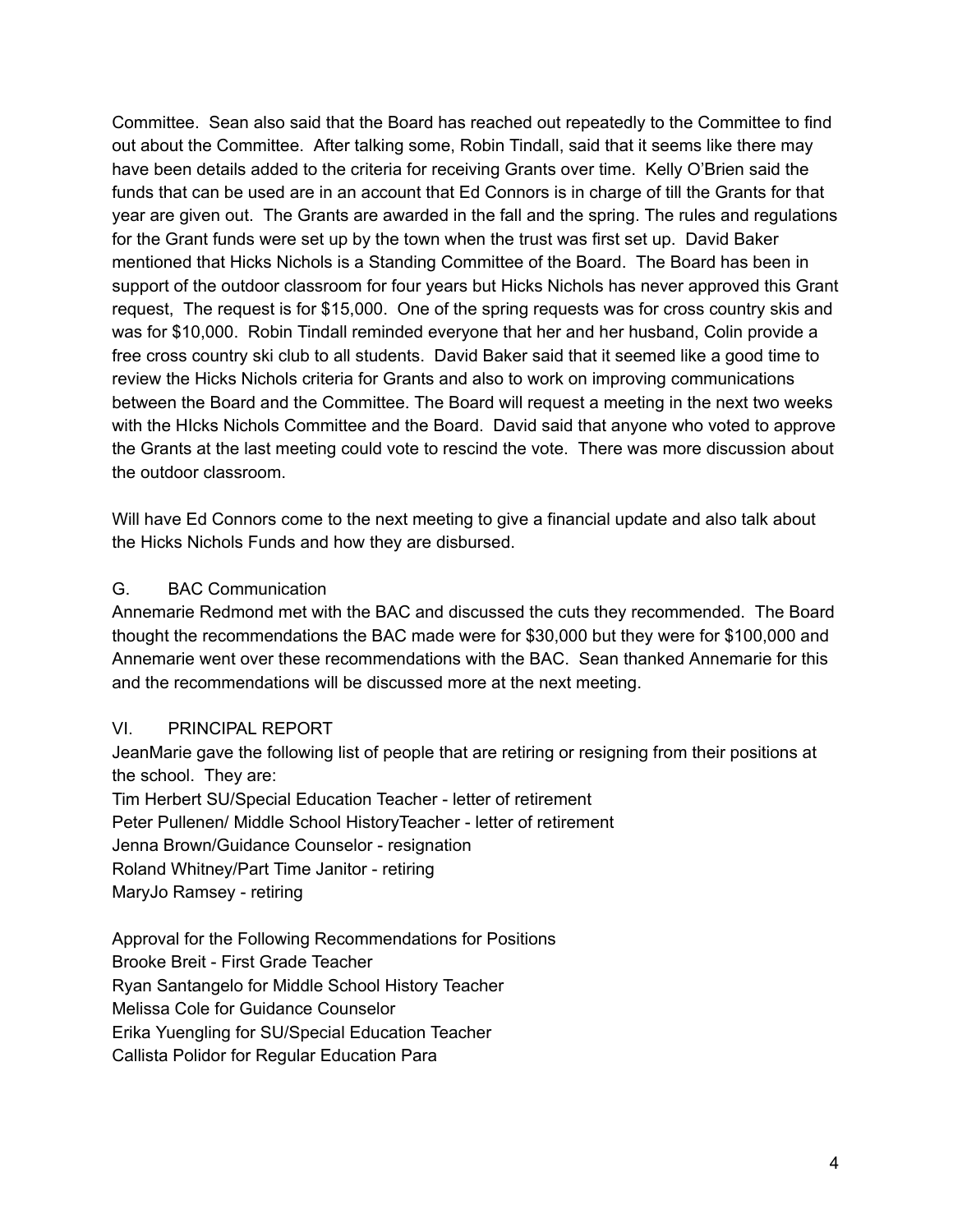David Baker announced that JeanMarie Oakman/Principal will be retiring at the end of the next school year after working at Weathersfield for 10 years. David Baker thanked JeanMarie for the year notice so there can be an extensive search to replace JeanMarie. David thanked JeanMarie for her dedication to the Weathersfield School over the last ten years.

There was discussion about the reports from the state on Education revenues being down and going down more due to COVID-19. This could create a tremendous shortfall for the school year of 2021. We are finished with negotiations with Support Staff but still in negotiations for Teachers.

Sean Whalen brought up that he believed that Weathersfield and Hartland should have been included in the hiring process for an assistant for Craig Locarno due to serving all the schools in the SU. David apologized for not checking in with the changes that took place in the Food Service Program and said they had to act quickly.

## VIII. ITEMS FOR ACTION

A. Rescinding Approval for the Spring Hicks Nichols Grants

Annemarie Redmond made a motion to reconsider at the next Board meeting on 05/12/20 the approval of the Hicks Nichols Grants approved at the 03/04/20 meeting. Sean Whalen second this motion. NFD. All in favor. This motion was approved.

B. Acceptance of Letters of Resignation and Retirement Listed Above Under Principal Report

Sean Whalen made a motion to accept the letters of resignation and retirement as listed above and accept JeanMarie Oakman's letter for retirement for the following school year. Annemarie Redmond second this motion. There was no further discussion. All in favor. This motion was approved.

C. Approval of Hires as Listed Above Under Principal Report

Sean Whalen made a motion to approve the above hires as listed. Robin Tindall second this motion. NFD. Four in favor and one abstention from Mark Yuengling. This motion was approved.

D. Sean Whalen made a motion to accept the minutes as written from 03/04/2020. Kristen Bruso second this motion. NFD. All in favor. This motion was approved.

# IX. SETTING THE NEXT AGENDA

- A. Foreign Language Teacher and Sped Para Updates
- B. Hicks Nichols Meeting
- C. Financials Ed Connors
- D. COVID-19 Update
- E. Review BAC Recommendations